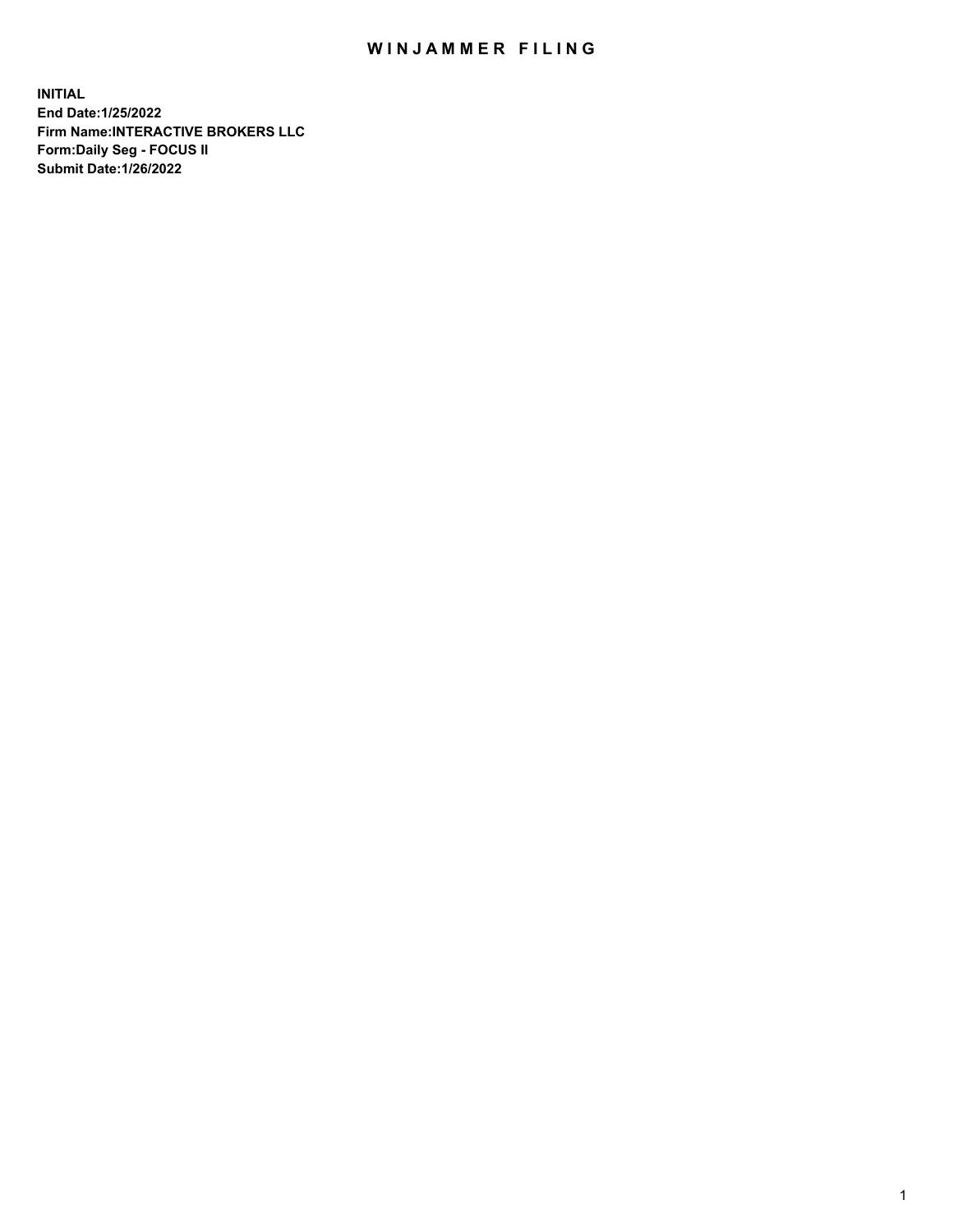**INITIAL End Date:1/25/2022 Firm Name:INTERACTIVE BROKERS LLC Form:Daily Seg - FOCUS II Submit Date:1/26/2022 Daily Segregation - Cover Page**

| Name of Company                                                                                                                                                                                                                                                                                                                | <b>INTERACTIVE BROKERS LLC</b>                                                                  |
|--------------------------------------------------------------------------------------------------------------------------------------------------------------------------------------------------------------------------------------------------------------------------------------------------------------------------------|-------------------------------------------------------------------------------------------------|
| <b>Contact Name</b>                                                                                                                                                                                                                                                                                                            | James Menicucci                                                                                 |
| <b>Contact Phone Number</b>                                                                                                                                                                                                                                                                                                    | 203-618-8085                                                                                    |
| <b>Contact Email Address</b>                                                                                                                                                                                                                                                                                                   | jmenicucci@interactivebrokers.c<br><u>om</u>                                                    |
| FCM's Customer Segregated Funds Residual Interest Target (choose one):<br>a. Minimum dollar amount: ; or<br>b. Minimum percentage of customer segregated funds required:% ; or<br>c. Dollar amount range between: and; or<br>d. Percentage range of customer segregated funds required between:% and%.                         | $\overline{\mathbf{0}}$<br>$\overline{\mathbf{0}}$<br>155,000,000 245,000,000<br>0 <sub>0</sub> |
| FCM's Customer Secured Amount Funds Residual Interest Target (choose one):<br>a. Minimum dollar amount: ; or<br>b. Minimum percentage of customer secured funds required:% ; or<br>c. Dollar amount range between: and; or<br>d. Percentage range of customer secured funds required between:% and%.                           | $\overline{\mathbf{0}}$<br>$\overline{\mathbf{0}}$<br>80,000,000 120,000,000<br>0 <sub>0</sub>  |
| FCM's Cleared Swaps Customer Collateral Residual Interest Target (choose one):<br>a. Minimum dollar amount: ; or<br>b. Minimum percentage of cleared swaps customer collateral required:% ; or<br>c. Dollar amount range between: and; or<br>d. Percentage range of cleared swaps customer collateral required between:% and%. | $\overline{\mathbf{0}}$<br>$\overline{\mathbf{0}}$<br>0 <sub>0</sub><br>0 <sub>0</sub>          |

Attach supporting documents CH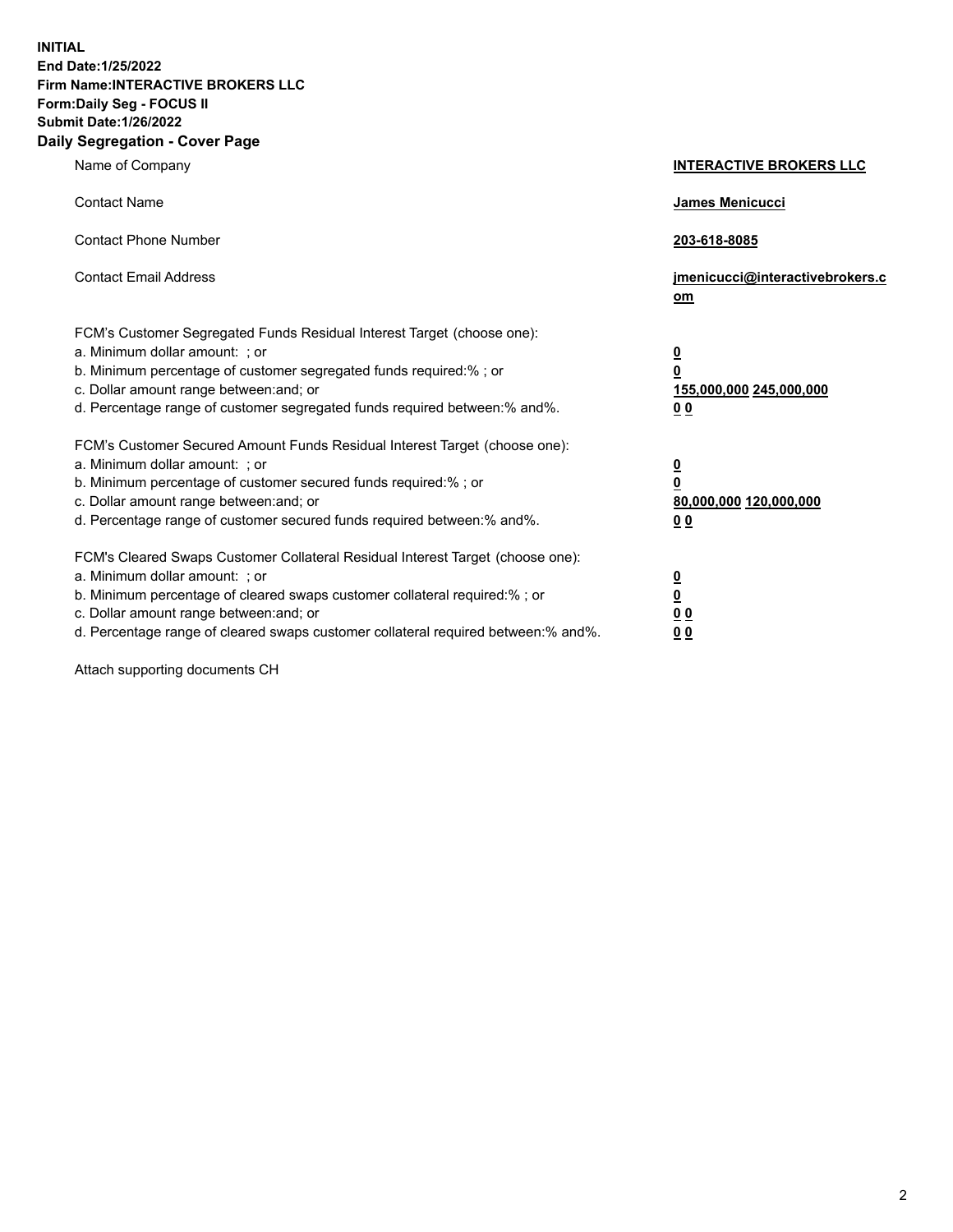**INITIAL End Date:1/25/2022 Firm Name:INTERACTIVE BROKERS LLC Form:Daily Seg - FOCUS II Submit Date:1/26/2022 Daily Segregation - Secured Amounts**

|                | Dany Ocgregation - Oceanea Anioante                                                                        |                                   |
|----------------|------------------------------------------------------------------------------------------------------------|-----------------------------------|
|                | Foreign Futures and Foreign Options Secured Amounts                                                        |                                   |
|                | Amount required to be set aside pursuant to law, rule or regulation of a foreign                           | $0$ [7305]                        |
|                | government or a rule of a self-regulatory organization authorized thereunder                               |                                   |
| 1.             | Net ledger balance - Foreign Futures and Foreign Option Trading - All Customers                            |                                   |
|                | A. Cash                                                                                                    | 408,102,303 [7315]                |
|                | B. Securities (at market)                                                                                  | $0$ [7317]                        |
| 2.             | Net unrealized profit (loss) in open futures contracts traded on a foreign board of trade                  | 65,447,412 [7325]                 |
| 3.             | Exchange traded options                                                                                    |                                   |
|                | a. Market value of open option contracts purchased on a foreign board of trade                             | 110,668 [7335]                    |
|                | b. Market value of open contracts granted (sold) on a foreign board of trade                               | <u>-19,102</u> [7337]             |
| 4.             | Net equity (deficit) (add lines 1. 2. and 3.)                                                              | 473,641,281 [7345]                |
| 5.             | Account liquidating to a deficit and account with a debit balances - gross amount                          | 3,534 [7351]                      |
|                | Less: amount offset by customer owned securities                                                           | 0 [7352] 3,534 [7354]             |
| 6.             | Amount required to be set aside as the secured amount - Net Liquidating Equity                             | 473,644,815 [7355]                |
|                | Method (add lines 4 and 5)                                                                                 |                                   |
| 7.             | Greater of amount required to be set aside pursuant to foreign jurisdiction (above) or line<br>6.          | 473,644,815 [7360]                |
|                | FUNDS DEPOSITED IN SEPARATE REGULATION 30.7 ACCOUNTS                                                       |                                   |
| $\mathbf{1}$ . | Cash in banks                                                                                              |                                   |
|                | A. Banks located in the United States                                                                      | 78,698,702 [7500]                 |
|                | B. Other banks qualified under Regulation 30.7                                                             | 0 [7520] 78,698,702 [7530]        |
| 2.             | Securities                                                                                                 |                                   |
|                | A. In safekeeping with banks located in the United States                                                  | 299,452,500 [7540]                |
|                | B. In safekeeping with other banks qualified under Regulation 30.7                                         | 0 [7560] 299,452,500 [7570]       |
| 3.             | Equities with registered futures commission merchants                                                      |                                   |
|                | A. Cash                                                                                                    | $0$ [7580]                        |
|                | <b>B.</b> Securities                                                                                       | $0$ [7590]                        |
|                | C. Unrealized gain (loss) on open futures contracts                                                        | $0$ [7600]                        |
|                | D. Value of long option contracts                                                                          | $0$ [7610]                        |
|                | E. Value of short option contracts                                                                         | 0 [7615] 0 [7620]                 |
| 4.             | Amounts held by clearing organizations of foreign boards of trade                                          |                                   |
|                | A. Cash                                                                                                    | $Q$ [7640]                        |
|                | <b>B.</b> Securities                                                                                       | $0$ [7650]                        |
|                | C. Amount due to (from) clearing organization - daily variation                                            | $0$ [7660]                        |
|                | D. Value of long option contracts                                                                          | $0$ [7670]                        |
|                | E. Value of short option contracts                                                                         | 0 [7675] 0 [7680]                 |
| 5.             | Amounts held by members of foreign boards of trade                                                         |                                   |
|                | A. Cash                                                                                                    | 238,207,387 [7700]                |
|                | <b>B.</b> Securities                                                                                       | $0$ [7710]                        |
|                | C. Unrealized gain (loss) on open futures contracts                                                        | 12,283,016 [7720]                 |
|                | D. Value of long option contracts                                                                          | 110,668 [7730]                    |
|                | E. Value of short option contracts                                                                         | -19,102 [7735] 226,015,937 [7740] |
| 6.             | Amounts with other depositories designated by a foreign board of trade                                     | 0 [7760]                          |
| 7.             | Segregated funds on hand                                                                                   | $0$ [7765]                        |
| 8.             | Total funds in separate section 30.7 accounts                                                              | 604, 167, 139 [7770]              |
| 9.             | Excess (deficiency) Set Aside for Secured Amount (subtract line 7 Secured Statement<br>Page 1 from Line 8) | 130,522,324 [7380]                |
| 10.            | Management Target Amount for Excess funds in separate section 30.7 accounts                                | 80,000,000 [7780]                 |
| 11.            | Excess (deficiency) funds in separate 30.7 accounts over (under) Management Target                         | 50,522,324 [7785]                 |
|                |                                                                                                            |                                   |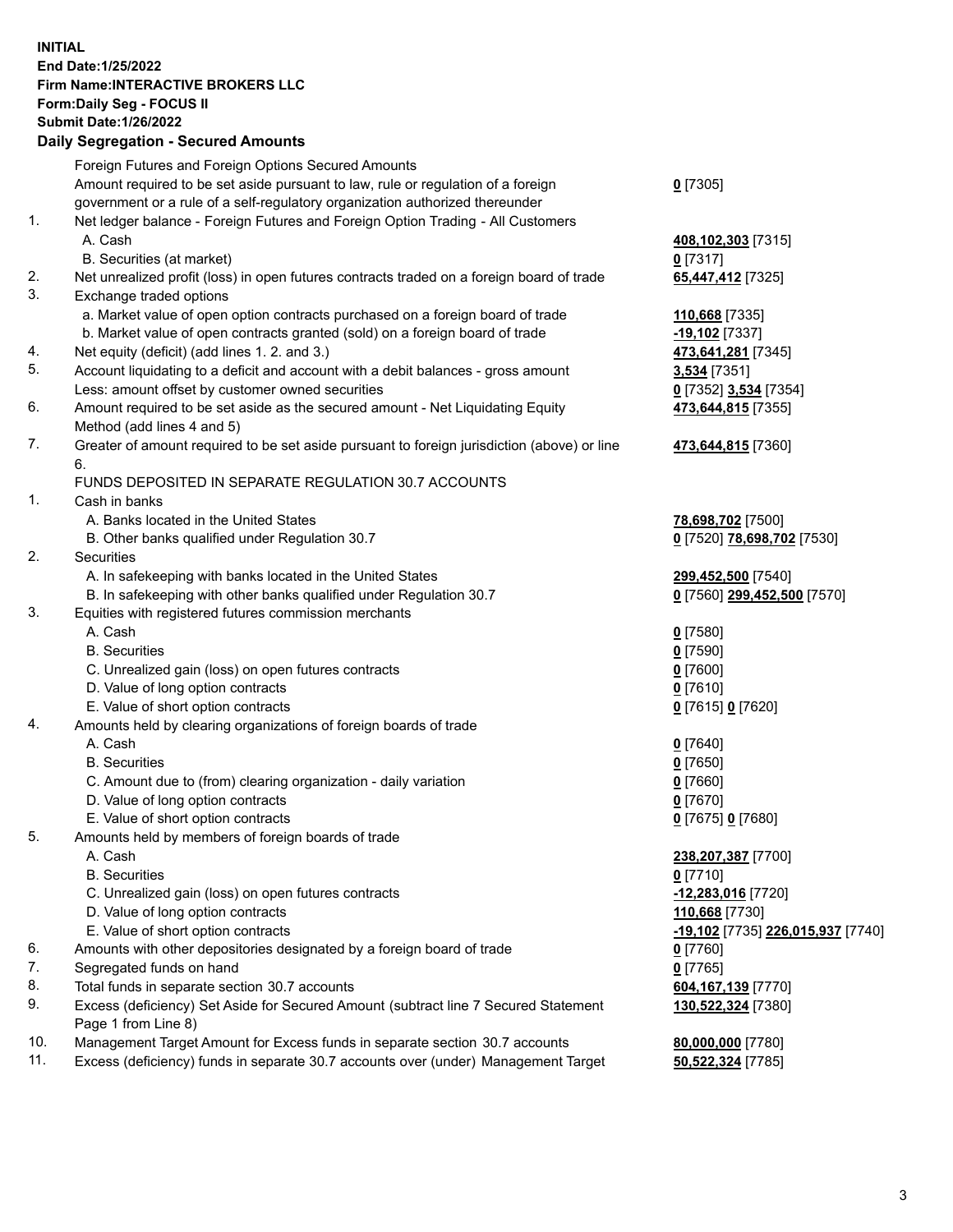**INITIAL End Date:1/25/2022 Firm Name:INTERACTIVE BROKERS LLC Form:Daily Seg - FOCUS II Submit Date:1/26/2022 Daily Segregation - Segregation Statement** SEGREGATION REQUIREMENTS(Section 4d(2) of the CEAct) 1. Net ledger balance A. Cash **7,871,368,768** [7010] B. Securities (at market) **0** [7020] 2. Net unrealized profit (loss) in open futures contracts traded on a contract market **112,514,700** [7030] 3. Exchange traded options A. Add market value of open option contracts purchased on a contract market **751,702,073** [7032] B. Deduct market value of open option contracts granted (sold) on a contract market **-793,640,693** [7033] 4. Net equity (deficit) (add lines 1, 2 and 3) **7,941,944,848** [7040] 5. Accounts liquidating to a deficit and accounts with debit balances - gross amount **1,034,900** [7045] Less: amount offset by customer securities **0** [7047] **1,034,900** [7050] 6. Amount required to be segregated (add lines 4 and 5) **7,942,979,748** [7060] FUNDS IN SEGREGATED ACCOUNTS 7. Deposited in segregated funds bank accounts A. Cash **988,258,085** [7070] B. Securities representing investments of customers' funds (at market) **4,648,763,010** [7080] C. Securities held for particular customers or option customers in lieu of cash (at market) **0** [7090] 8. Margins on deposit with derivatives clearing organizations of contract markets A. Cash **1,984,272,597** [7100] B. Securities representing investments of customers' funds (at market) **516,147,325** [7110] C. Securities held for particular customers or option customers in lieu of cash (at market) **0** [7120] 9. Net settlement from (to) derivatives clearing organizations of contract markets **49,054,756** [7130] 10. Exchange traded options A. Value of open long option contracts **751,702,073** [7132] B. Value of open short option contracts **-793,640,693** [7133] 11. Net equities with other FCMs A. Net liquidating equity **0** [7140] B. Securities representing investments of customers' funds (at market) **0** [7160] C. Securities held for particular customers or option customers in lieu of cash (at market) **0** [7170] 12. Segregated funds on hand **0** [7150] 13. Total amount in segregation (add lines 7 through 12) **8,144,557,153** [7180] 14. Excess (deficiency) funds in segregation (subtract line 6 from line 13) **201,577,405** [7190] 15. Management Target Amount for Excess funds in segregation **155,000,000** [7194] **46,577,405** [7198]

16. Excess (deficiency) funds in segregation over (under) Management Target Amount Excess